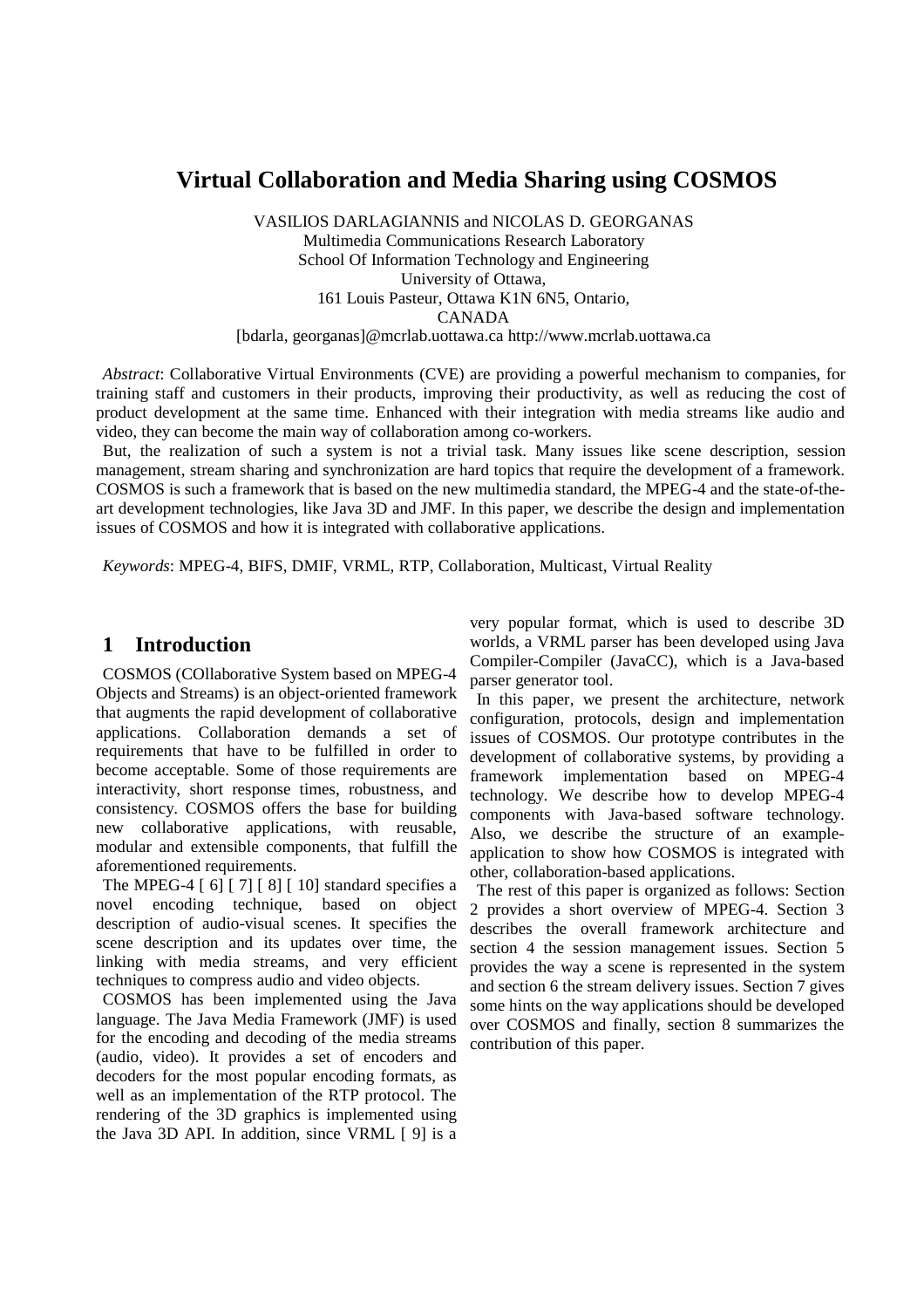### **2 MPEG-4 Overview**

MPEG-4 is a new multimedia standard, much more powerful than the previous MPEG standards. It provides an object-based description of content, both naturally captured and computer generated. It specifies a set of video codecs for arbitrary shape of display to enable the extraction of visual objects from a scene. Also, it defines a set of audio codecs to cover every possible need of applications for trade-off between quality and compression rate.

MPEG-4 defines the Delivery Multimedia Integration Framework (DMIF) [ 2] [ 5 [ 7] [ 8]. DMIF is a framework that abstracts the delivery mechanisms from the applications. For example, multimedia applications require to access data from either a local hard disk, or from a network source with interaction, or even from a broadcast or multicast source. DMIF provides a unique API to the applications, through which they can request content or services. They don't have to "worry" where those data are. This API, called DMIF Application Interface (DAI), works with URLs, which specify the appropriate delivery mechanism. URLs can also specify the required network protocol, which provides a protocol abstraction for the applications. Quality of Service (QoS) requirements can be passed as arguments through this interface. DAI is language and platform independent. In addition, DMIF defines an informative DMIF-Network Interface (DNI) for the network related scenarios. DNI enables a convenient development of a framework that can easily change its signaling mapping to different protocols.

Moreover, MPEG-4 defines a way to describe the content of a scene with the Binary Format for Scene (BIFS). BIFS [ 1] [ 6] [ 14] [ 15] is based on VRML, which it extends to cover both 2D and 3D descriptions. In contrast to VRML - which is textbased - BIFS is providing a binary description of the nodes. Nodes are the basic entities, which construct a directed acyclic graph to represent the content of scene. Examples of nodes are Box, Transform, Shape or Group. BIFS enables the update of the content of a scene, as well as the animation of the objects with two protocols: BIFS-command and BIFS-anim. The information that BIFS provides is compressed and can be easily streamed among peers.

MPEG-4 is defined in two versions. MPEG-4 version 1 provides a basic set of tools and specifications, while MPEG-4 version 2 provides

some more advanced and, hence, hard to be implemented features.

#### **3 Framework Architecture**

The general architecture of COSMOS is shown in Fig. 1 using a UML class diagram; it gives the big picture of the system. The focus of this figure is to show the way an application can access the functionality of each subsystem through the offered interfaces. It does not intend to provide all the details. Each subsystem is analyzed in the following sections.

The Application in this figure can have access to a configurable MPEG-4 Browser, that enables the navigation in a shared 3D world and the interaction with it. The MPEG-4 Browser communicates with an instance of the DMIFFilter. The DMIFFilter provides the DMIF Application Interface (DAI) to applications for the control of the establishment and release of the multicast sessions (DMIFSession). On the other hand, MPEG-4 Browser implements a DAI callback interface for the DMIFFilter (ApplicationSession). The DMIFFilter is responsible for handling all the requests for media access.

The MPEG-4 Browser encapsulates an instance of the SceneManagerImpl, which implements the SceneManager interface. The SceneManager interface provides a set of methods to manipulate the content of the scene, like adding or deleting a node, or modifying the value of a field. The SceneManagerImpl encapsulates a VRMLParser object that parses a VRML file and creates the corresponding directed acyclic graph. This graph is provided to the SceneManagerImpl. Similarly, the SceneManagerImpl has a BIFSEncoder to create streamable representations of the scenes and a BIFSDecoder object to generate scenes, which are encoded in BIFS format. The JMFCodec class is an abstract class that represents the set of encoders / decoders of JMF that encodes or decodes the multimedia streams.

The SessionManagerImpl implements the RTPSessionManager interface provided by JMF, to handle each media stream. It communicates with the DMIFFilter, which is making requests for new connections. The SessionManagerImpl encapsulates a set of RTPReceivers and RTPTransmitters to handle the details of receiving and transmitting RTP streams, respectively. The data from the RTP streams are provided to decoders, or retrieved from the encoders.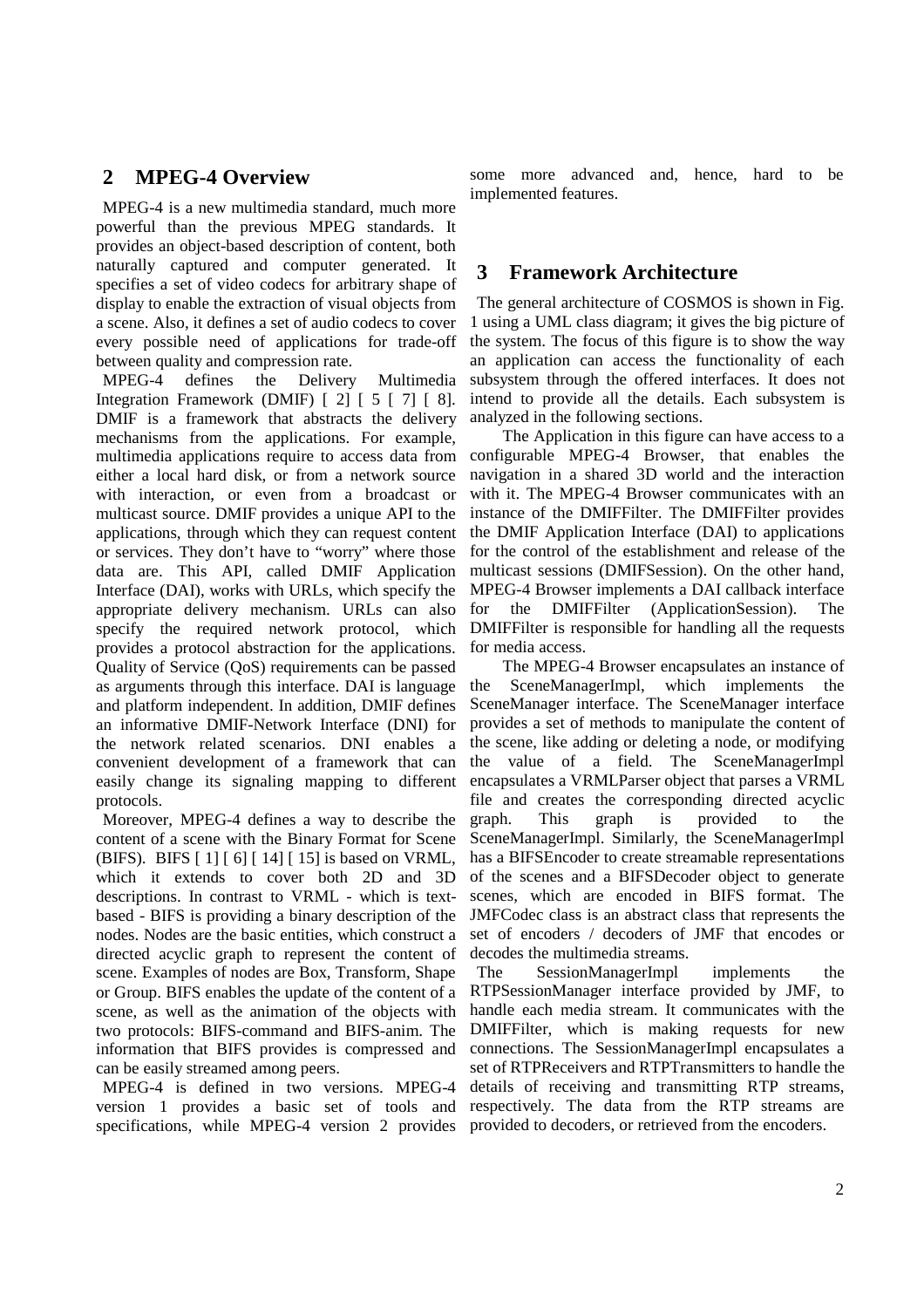#### **4 Session Management**

The design of the DMIF subsystem that we implemented, is shown in Fig. 2, where the basic objects and interfaces, as well as their relationships are described using a UML class diagram.

Every MPEG-4 Application that uses the DMIF framework, must implement the ApplicationSession interface. It should also have access to a DMIFFilter instance, which provides the DAI by implementing the DMIFSession interface. The DMIFFilter informs the MPEG-4 Application for every change in the group state through the ApplicationSession callback interface.

DMIFFilter encapsulates the DMIF Instances that can handle specific DMIF scenarios. In the case of the multicast scenarios, those objects can be either GroupDCDTInstance or GroupDPDTInsta-nce, which represent a Data Consumer or a Data Producer, respectively.

Each of those objects encapsulates an IPMulticast object, which is responsible for the communication over the UDP/IP multicast protocol. IPMulticast implements the DNI interface, which is divided in two others, the DNIConsumer and DNIProducer. These interfaces define a set of methods for the respective type of DMIF terminal. IPMulticast uses a UDPSocket object to send and receive messages over UDP. Also, it requests from the TransactionManager to generate a transaction id and a Transaction object to handle the message exchange-based transactions.

GroupDPDTInstance and GroupDCDTInstance communicate with the RTPSessionManager to request the creation of specific transport channels.

## **5 Scene Representation**

The inherited complexity of the scene management subsystem is handled via a well-defined objectoriented sub-framework, where a big number of objects are defined, with specific responsibilities. Fig. 3 shows the UML class diagram of the basic objects of this subsystem that we implemented.

The SceneManager class provides a set of methods, which enable the management of the content of the scene. SceneManager encapsulates three objects to handle scene content represented either in BIFS

streams or VRML-like files. Two of them, the BIFSEncoder and BIFSDecoder encodes and decodes BIFS streams, respectively.

BIFSCodec encapsulates a static object, which is called NodeDataTypeInfo. NodeDataTypeInfo is the "gate" to a database, where information about the encoding of each node or field is stored ( Node Data Types - NDTs and Node Coding Tables - NCTs). NodeDataTypeInfo implements the NodeProvider interface, to provide every node that is tagged with an id or structures that describes the way nodes and fields should be encoded/decoded. It encapsulates an object called NDTTable. It identifies the NDTs and chooses the right object. SFWorldNode is a special table, which keeps the actual info for all the nodes. The rest of the tables are referencing to this one. NodeData is a class that encapsulates the information, which is required to encode a node (an implementation of the NCT). Every node is related to such an object. For example, the TransformInfo object derives the NodeData object and stores all the information for the Transform node. Similarly, the FieldData object keeps information for every field.

BIFSCodec encapsulates one more important object, which is called BIFSScene. BIFSScene holds the directed acyclic graph, which describes the relationships of the nodes and a list, which includes all the active ROUTEs. In addition, it encapsulates the SFFieldTemplate objects. SFFieldTemplate is an abstract class, which is being derived from a set of objects responsible to encode fields of nodes. SFFieldTemplate is implementing the Streamable interface, which enables the output of the scene description into a binary stream, as well as the reverse procedure. A specific derived object, which is called SFNode is responsible to encode/decode nodes.

The actual representation of the directed acyclic graph is modeled with the Node objects and the corresponding Fields. Fields are deriving from the Observable object (observer pattern) to enable the sharing of the stored information to other interested fields. They also implement the Observer interface to be informed for changes in other fields. This way, the implementation of the ROUTEs is augmented.

In addition to the ability of encoding / decoding BIFS streams, the system can "read" VRML files. VRMLParser is responsible for that. It encapsulates a set of rules to parse valid VRML files.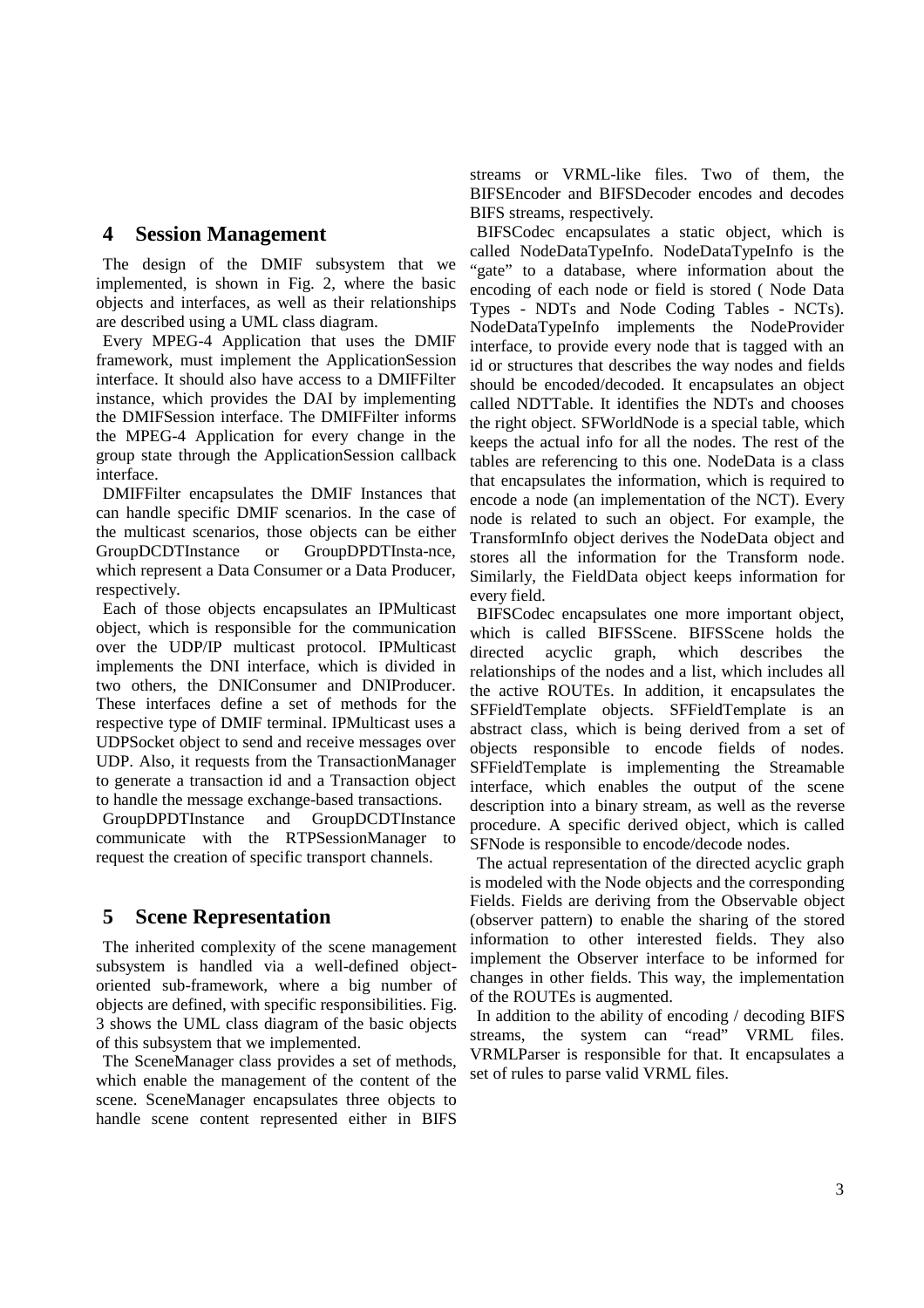#### **6 Sharing of Media**

As it has already been mentioned before, MPEG-4 content is described with a big number of elementary streams, which are composed at the MPEG-4 terminal to construct the rendering scene.

At the Delivery Layer, MPEG-4 does not define a specific transport protocol for the transmission of the elementary streams. Possible solutions are MPEG-2 TS, RTP, AAL2 ATM or H223. For transmission over the Internet, the most appropriate solution is the RTP [ 13] protocol or alternatively, with some restrictions, directly over UDP.

The Sync Layer provides a means for synchronizing the elementary streams, using timestamps and the appropriate buffering mechanisms. Data forwarded for decoding at the correct time, and after they are composed and render at the MPEG-4 terminal. JMF and Java 3D are used for the decoding and the rendering of the media.

#### **7 Implemented system**

COSMOS has been developed using only the Java language. The framework has been tested under the Windows NT operating system, using Pentium processors with very powerful graphics cards. The rendering of the MPEG-4 content is handled by mainly two components that cooperate with each other. The 3D Renderer, which is a Java 3D implementation of an MPEG-4 node browser and the Video Renderer, which renders the decoded video frames onto the surfaces of 3D objects.

JMF provides a set of encoders/decoders to encode/decode video and audio streams, in many popular encoding formats, such as H.263, MPEG-1, AVI and Quick Time. The default rendering of the video stream is taking part into rectangular frames. It provides a variety of rendering implementations, such as 100% Java-based, or ActiveX-based. New rendering mechanisms have been implemented, by extending the functionality of JMF to render the video streams onto the surfaces of 3D objects.

The rendering of a 3D world, described with the Java 3D API is taking place into the Canvas3D object, which is a frame with 3D rendering capabilities. The Canvas3D object is connected to the Universe object, which is the top object in the hierarchy of a Java 3D implemented environment. An

MPEG-4 node is a structure that keeps information regarding the values of the fields. It does not provide visual implementation by itself. For this reason, each MPEG-4 node is related to a Java 3D structure to enable the rendering of the information. This Java 3D structure can be either a Node or a NodeComponent. A Node can be either a Group node, such as BranchGroup or TransformGroup, or a Leaf Node, such as Shape3D or Light.

A representative example of a geometry node is the IndexFaceSet node. The IndexFaceSet node encapsulates the JMIndexFaceSet object, which is an implementation of the IndexFaceSet object, using Java 3D to render its geometry. It encapsulates a GeometryArray object (it is an object provided by Java3D API), to define the geometry of the node. In addition, it encapsulates information regarding the color of the node, as well as the normals and the some possible texture information. Similarly, other geometry nodes encapsulate the corresponding implementation nodes with Java 3D components.

#### **8 Conclusions**

In this paper, we presented COSMOS, a framework to support collaborative applications, based on the MPEG-4 standard. We show how to fill the gaps between the standard specifications and the prototype implementation. We show how to use the state of the art software development technologies, like Java 3D and JMF, to realize the MPEG-4 tools. We present a complete architecture for the description of the shared scene and the management of the sessions among the participants. Also, we describe how to deal with the elementary streams, according to their specific QoS requirements, to enable their multicasting. Finally, we give some hints on the way applications should be integrated with framework.

References:

[ 1] O. Avaro, A. Eleftheriadis, C. Herpel, G. Rajan, L. Ward, "MPEG-4 Systems: Overview", Image Communication Journal, August 1999

[ 2] G. Franceschini, "The Delivery Layer in MPEG-4", Image Communication Journal, August 1999

[ 3] C. Guillemot, S. Wesner, P. Christ, "Integrating MPEG-4 into the Internet", ECMAST 99, 1999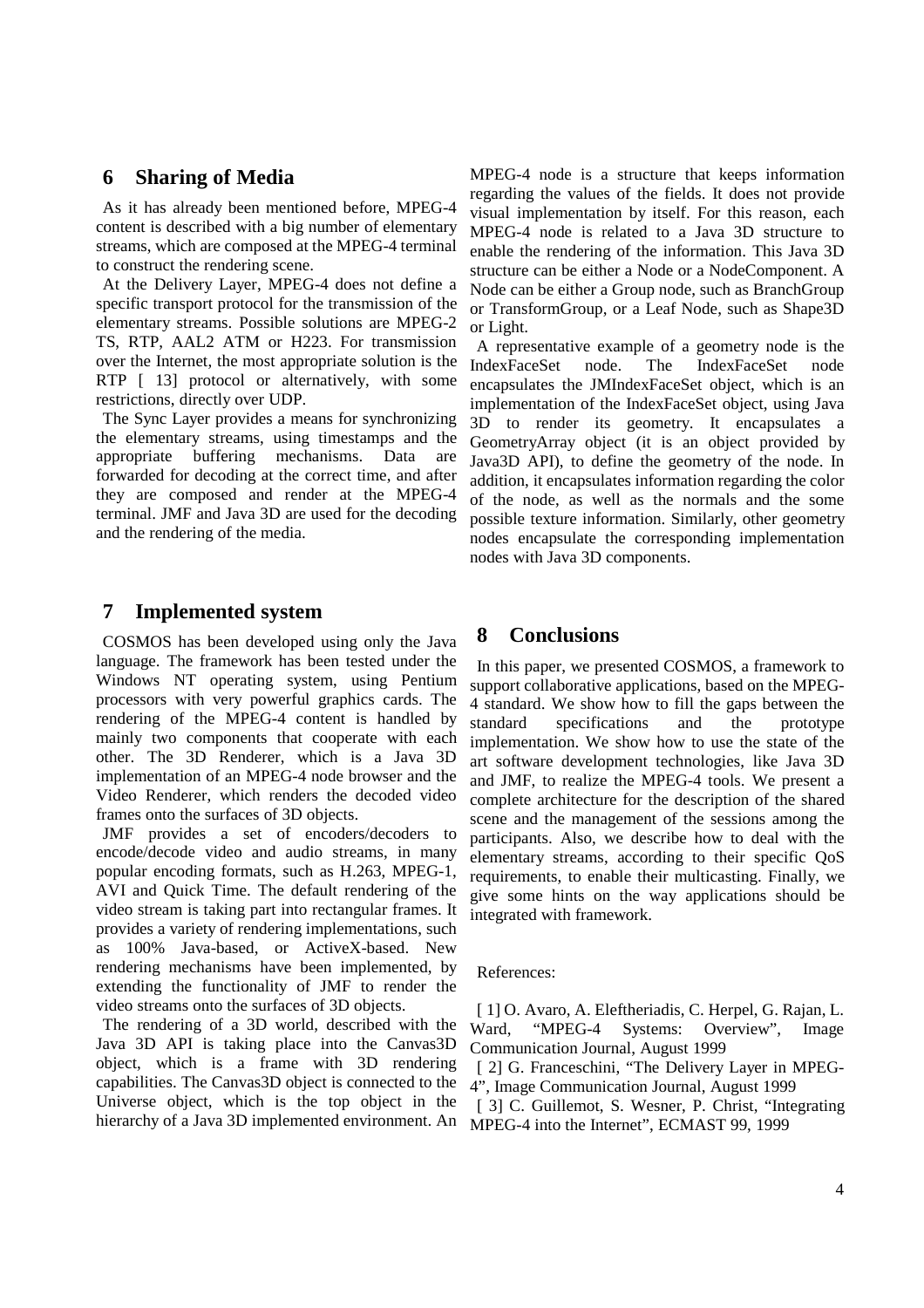Elementary Stream Management", Image Communication Journal, August 1999

[ 5] J. Huard, A. Lazar, K. Lim, G. Tselikis, "Realizing the MPEG-4 Multimedia Delivery Framework", IEEE Network, July 1998

[ 6] ISO/IEC 14496-1 IS (MPEG-4), "Information Technology – Coding of audio-visual objects, Part 1: Systems", http://flavor.ee.columbia.edu/docs/, January 1999

[ 7] ISO/IEC 14496-6 FCD (MPEG-4), "Information Technology – Coding of audio-visual objects, Part 6: DMIF", http://drogo.cselt.it/mpeg/public/mpeg-4\_fcd, May 1998

[ 8] ISO/IEC 14496-6v2 (MPEG-4), "Information Technology – Coding of audio-visual objects, Part 6: DMIF version 2", 1999

[ 9] ISO/IEC 14772-1:1997, "Information technology -- Computer graphics and image processing -- The Virtual Reality Modeling Language (VRML) -- Part

[ 4] C. Herpel, A. Eleftheriadis, "MPEG-4 Systems: 1: Functional specification and UTF-8 encoding", 1997 [ 10] R. Koeman, "MPEG-4, Multimedia for our time", IEEE Spectrum, http://drogo. cselt.it/mpeg/koenen/mpeg-4.htm, February 1999

> [ 11] T. Liao, "Light-weight Reliable Multicast" Protocol as an Extension to RTP", 1997

> [ 12] S. McCanne, "Scalable Multimedia Communication: Using IP Multicast and Lightweight Sessions", IEEE Internet Computing, March/April 1999

> [ 13] H. Schulzrinne, S. Casner, R. Frederick, V. Jacobson "RTP: A Transport Protocol for Real Time Applications" draft-ietf-avt-new-00, Internet Engineering Task Force, ftp://ftp.is.co.za/rfc/, Dec. 1998

> [ 14] J. Signes, Y. Fisher, A. Eleftheriadis, "MPEG-4: Scene Representation and Interactivity", Multimedia Systems, Standard, Networks, 1999

> [ 15] J. Signès, Y. Fisher, A. Eleftheriadis, "MPEG-4's Binary Format for Scene Description", Image Communication Journal, August 1999



**Fig. 1 Framework architecture**